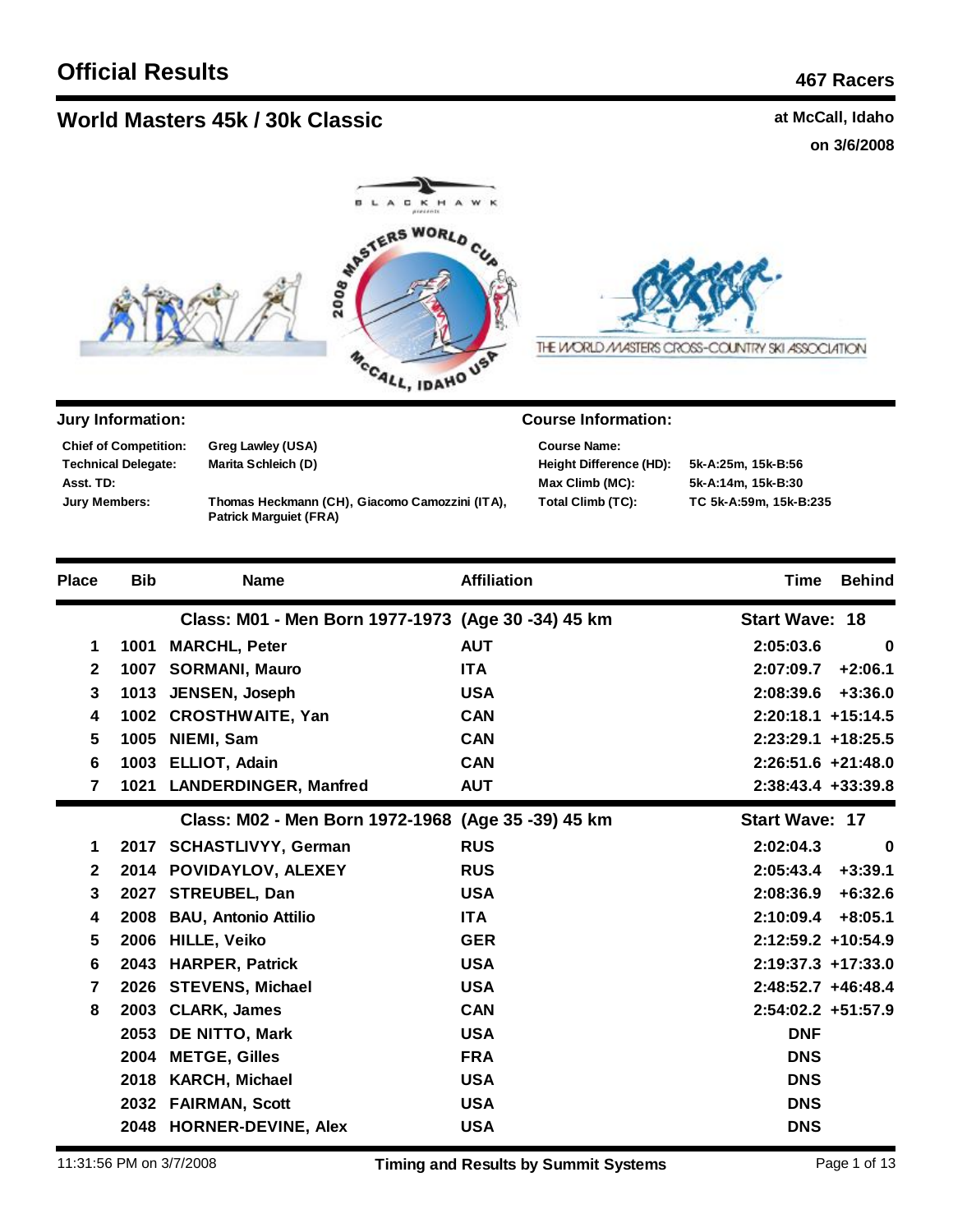| <b>Place</b> | <b>Bib</b> | <b>Name</b>                                        | <b>Affiliation</b> | <b>Time</b>           | <b>Behind</b> |
|--------------|------------|----------------------------------------------------|--------------------|-----------------------|---------------|
|              |            | 2050 ARNDT, Todd                                   | <b>USA</b>         | <b>DNS</b>            |               |
|              |            | Class: M03 - Men Born 1967-1963 (Age 40 -44) 45 km |                    | <b>Start Wave: 16</b> |               |
| 1            |            | 3069 MYERS, Michael                                | <b>USA</b>         | 2:04:40.4             | $\bf{0}$      |
| $\mathbf{2}$ | 3016       | <b>LANGER, Bernhard</b>                            | <b>GER</b>         | 2:05:41.5             | $+1:01.1$     |
| 3            |            | 3072 JENSEN, Eric                                  | <b>USA</b>         | 2:07:00.1             | $+2:19.7$     |
| 4            |            | 3055 HARKESTAD, Rune                               | <b>USA</b>         | 2:08:30.1             | $+3:49.7$     |
| 5            | 3021       | <b>BERSTAD, Ketil</b>                              | <b>NOR</b>         | 2:13:31.3             | $+8:50.9$     |
| 6            |            | 3014 FEIST, Frank                                  | <b>GER</b>         | $2:16:16.4$ +11:36.0  |               |
| 7            |            | 3007 DAIGLE, Victor                                | <b>CAN</b>         | $2:16:18.3 + 11:37.9$ |               |
| 8            | 3010       | TASA, Toivo                                        | <b>EST</b>         | 2:18:12.6 +13:32.2    |               |
| 9            | 3006       | <b>MAGI, Allan</b>                                 | <b>CAN</b>         | $2:18:50.9$ +14:10.5  |               |
| 10           | 3027       | <b>VASILIEV, Igor</b>                              | <b>RUS</b>         | $2:22:04.3$ +17:23.9  |               |
| 11           | 3034       | <b>ANDERSON, Randy</b>                             | <b>USA</b>         | $2:23:14.0 + 18:33.6$ |               |
| 12           |            | 3067 MYERS, Everett                                | <b>USA</b>         | $2:23:23.8$ +18:43.4  |               |
| 13           |            | 3008 BARTIER, Michael                              | <b>CAN</b>         | $2:32:40.5 + 28:00.1$ |               |
| 14           | 3057       | <b>MAGERL, Christopher</b>                         | <b>USA</b>         | $2:34:12.3 + 29:31.9$ |               |
| 15           |            | 3080 ANDERBERG, Carl                               | <b>USA</b>         | 2:43:04.6 +38:24.2    |               |
| 16           |            | 3064 PRESTON, Stephen                              | <b>USA</b>         | $3:03:27.4$ +58:47.0  |               |
|              |            | 3009 SOUCEK, Miroslav                              | <b>CZE</b>         | <b>DNF</b>            |               |
|              |            | 3074 NIGGEMANN, Dale                               | <b>USA</b>         | <b>DNF</b>            |               |
|              |            | 3011 LYLY-YRJANAINEN, Jukka                        | <b>FIN</b>         | <b>DNS</b>            |               |
|              |            | 3012 MARGUET, Patrick                              | <b>FRA</b>         | <b>DNS</b>            |               |
|              |            | 3058 MCGOLDRICK, Tom                               | <b>USA</b>         | <b>DNS</b>            |               |
|              | 3075       | <b>KIRKPATRICK, Brad</b>                           | <b>USA</b>         | <b>DNS</b>            |               |
|              |            | Class: M04 - Men Born 1962-1958 (Age 45 -49) 45 km |                    | <b>Start Wave: 15</b> |               |
| 1            |            | 4019 SCHNEIDER, Bernhard                           | <b>GER</b>         | 2:02:03.0             | $\bf{0}$      |
| 2            |            | 4036 KLINOV, Alexander                             | <b>RUS</b>         | 2:02:05.2             | $+2.2$        |
| 3            |            | 4041 ROCHEV, Alexander                             | <b>RUS</b>         | 2:02:06.3             | $+3.3$        |
| 4            |            | 4038 IVANOV, SERGEY                                | <b>RUS</b>         | 2:02:22.7             | $+19.7$       |
| 5            |            | 4033 ALESHECHKIN, Oleg                             | <b>RUS</b>         | 2:02:49.2             | $+46.2$       |
| 6            |            | 4026 MANTINI, Paolo                                | <b>ITA</b>         | 2:09:21.2             | $+7:18.2$     |
| 7            |            | 4006 GROENEVELD, John                              | <b>CAN</b>         | 2:10:51.5             | $+8:48.5$     |
| 8            |            | 4014 SUOMALAINEN, Vesa                             | <b>FIN</b>         | 2:12:50.0 +10:47.0    |               |
| 9            |            | 4025 ANTONIACOMI, Olivo                            | <b>ITA</b>         | 2:13:52.6 +11:49.6    |               |
| 10           |            | 4009 HAWTHORN, Ken                                 | <b>CAN</b>         | 2:14:02.6 +11:59.6    |               |
| 11           |            | 4035 MUSIN, Valizan                                | <b>RUS</b>         | 2:14:04.6 +12:01.6    |               |
| 12           |            | 4063 BAKER, Bob                                    | <b>USA</b>         | 2:16:04.6 +14:01.6    |               |
| 13           | 4029       | JAKOBSEN, Odd Roar                                 | <b>NOR</b>         | $2:16:42.1 + 14:39.1$ |               |
| 14           |            | 4067 POWELL, Richard                               | <b>USA</b>         | 2:17:06.5 +15:03.5    |               |
| 15           |            | 4065 WRIGHT, Stephen                               | <b>USA</b>         | 2:20:58.4 +18:55.4    |               |
| 16           | 4031       | <b>KOMAROV, Nikolay</b>                            | <b>RUS</b>         | $2:26:55.0 + 24:52.0$ |               |
| 17           |            | 4027 TODESCO, Giovanni                             | <b>ITA</b>         | $2:29:36.2 +27:33.2$  |               |
| 18           |            | 4068 WING, Bryce                                   | <b>USA</b>         | $2:30:10.8$ +28:07.8  |               |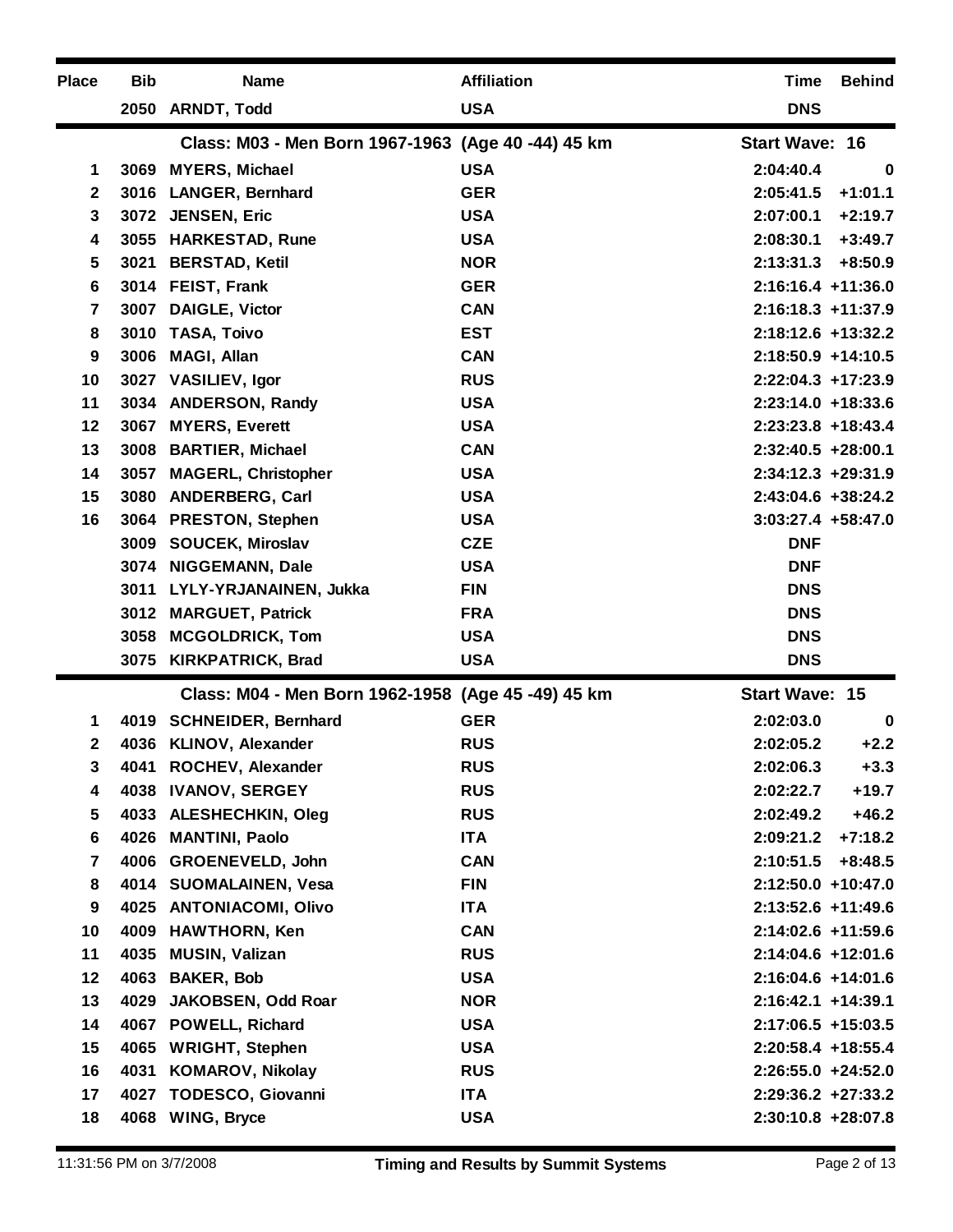| <b>Place</b> | <b>Bib</b> | <b>Name</b>                                        | <b>Affiliation</b> | <b>Time</b><br><b>Behind</b> |
|--------------|------------|----------------------------------------------------|--------------------|------------------------------|
| 19           | 4072       | <b>RICHARDSON, Jerry</b>                           | <b>USA</b>         | $2:30:46.8 + 28:43.8$        |
| 20           |            | 4013 KAFKA, Jiri                                   | <b>CZE</b>         | $2:32:33.8 + 30:30.8$        |
| 21           |            | 4042 MEISTER, Heinz                                | <b>SUI</b>         | $2:32:59.2$ +30:56.2         |
| 22           | 4055       | <b>NEAVES, Tony</b>                                | <b>USA</b>         | $2:33:13.4 +31:10.4$         |
| 23           |            | 4044 SIARNIK, Pavol                                | <b>SVK</b>         | $2:38:29.9 + 36:26.9$        |
| 24           | 4081       | <b>PERSAMPIERI, Nick</b>                           | <b>USA</b>         | $2:39:31.2 + 37:28.2$        |
| 25           |            | 4008 SWANI, Sanjeev                                | <b>CAN</b>         | 2:42:16.4 +40:13.4           |
| 26           | 4015       | <b>MONIN, Didier</b>                               | <b>FRA</b>         | 2:43:05.4 +41:02.4           |
| 27           |            | 4007 SMITH, George                                 | <b>CAN</b>         | 3:27:40.6 1:25:37.6          |
|              |            | 4012 BELZILE, Louis                                | <b>CAN</b>         | <b>DNF</b>                   |
|              |            | 4005 BURDEN, Robert                                | <b>CAN</b>         | <b>DNS</b>                   |
|              |            | 4011 FARBRIDGE, Murry                              | <b>CAN</b>         | <b>DNS</b>                   |
|              |            | 4017 PINNEY, Adam                                  | <b>GBR</b>         | <b>DNS</b>                   |
|              |            | 4028 ENEVOLDSEN, Jon Arne                          | <b>NOR</b>         | <b>DNS</b>                   |
|              |            | 4083 ROTH, Ken                                     | <b>USA</b>         | <b>DNS</b>                   |
|              | 4084       | <b>GOEBEL, Gavin</b>                               | <b>USA</b>         | <b>DNS</b>                   |
|              |            | Class: M05 - Men Born 1957-1953 (Age 50 -54) 45 km |                    | <b>Start Wave: 14</b>        |
| 1            |            | 5043 BERGELT, Mathias                              | <b>GER</b>         | 2:05:32.9<br>$\mathbf 0$     |
| $\mathbf{2}$ |            | 5047 ENGLARO, Giampaolo                            | <b>ITA</b>         | 2:05:33.4<br>$+0.5$          |
| 3            | 5005       | <b>GUDWER, Doug</b>                                | <b>CAN</b>         | $+15.6$<br>2:05:48.5         |
| 4            |            | 5051 SPIRIN, Vladimir                              | <b>RUS</b>         | 2:05:57.5<br>$+24.6$         |
| 5            |            | 5040 EGGERSBERGER, Sepp                            | <b>GER</b>         | $+1:44.1$<br>2:07:17.0       |
| 6            | 5050       | ØYBERG, Sigvald                                    | <b>NOR</b>         | $+1:53.6$<br>2:07:26.5       |
| 7            |            | 5027 VEJNAR, Josef                                 | <b>CZE</b>         | $+2:12.2$<br>2:07:45.1       |
| 8            |            | 5018 GAUVIN, Andre                                 | <b>CAN</b>         | $+5:35.0$<br>2:11:07.9       |
| 9            |            | 5055 KUDELIN, Alexandr                             | <b>RUS</b>         | $+6:04.3$<br>2:11:37.2       |
| 10           | 5049       | <b>BERGO, Sigmund</b>                              | <b>NOR</b>         | $+6:31.1$<br>2:12:04.0       |
| 11           |            | 5065 PENNA, Kalevi                                 | <b>SWE</b>         | $+7:37.8$<br>2:13:10.7       |
| 12           |            | 5014 POOLE, Kim                                    | <b>CAN</b>         | $2:13:22.1$ +7:49.2          |
| 13           |            | 5056 EGOROV, Ivan                                  | <b>RUS</b>         | 2:15:21.2<br>$+9:48.3$       |
| 14           |            | 5025 VOPAT, Vaclav                                 | <b>CZE</b>         | $2:17:44.5$ +12:11.6         |
| 15           |            | 5053 KRIUVCHENKOV, Alexandre                       | <b>RUS</b>         | 2:17:53.3 +12:20.4           |
| 16           |            | 5045 DOLD, Herbert                                 | <b>GER</b>         | $2:19:12.2 + 13:39.3$        |
| 17           | 5081       | <b>ZINCK, Eric</b>                                 | <b>USA</b>         | $2:26:42.0 +21:09.1$         |
| 18           |            | 5113 BLADEL, Randal                                | <b>USA</b>         | $2:26:45.7$ +21:12.8         |
| 19           |            | 5007 MCCULLOCH, Larry                              | <b>CAN</b>         | $2:27:24.2$ +21:51.3         |
| 20           |            | 5022 HOJER, Miloslav                               | <b>CZE</b>         | $2:27:46.7$ +22:13.8         |
| 21           |            | 5098 WARNECKE, Brad                                | <b>USA</b>         | $2:28:23.3 +22:50.4$         |
| 22           |            | 5004 WRIGHT, Paul                                  | <b>CAN</b>         | $2:28:24.5$ +22:51.6         |
| 23           |            | 5054 MARALOV, Evgeny                               | <b>RUS</b>         | $2:29:11.4$ +23:38.5         |
| 24           |            | 5008 FORREST, Scott                                | <b>CAN</b>         | $2:29:39.6$ +24:06.7         |
| 25           |            | 5011 DELAPLANTE, Edward                            | <b>CAN</b>         | $2:30:04.9$ +24:32.0         |
| 26           |            |                                                    |                    |                              |
|              |            | 5094 SMULLIN, David                                | <b>USA</b>         | $2:30:59.3 +25:26.4$         |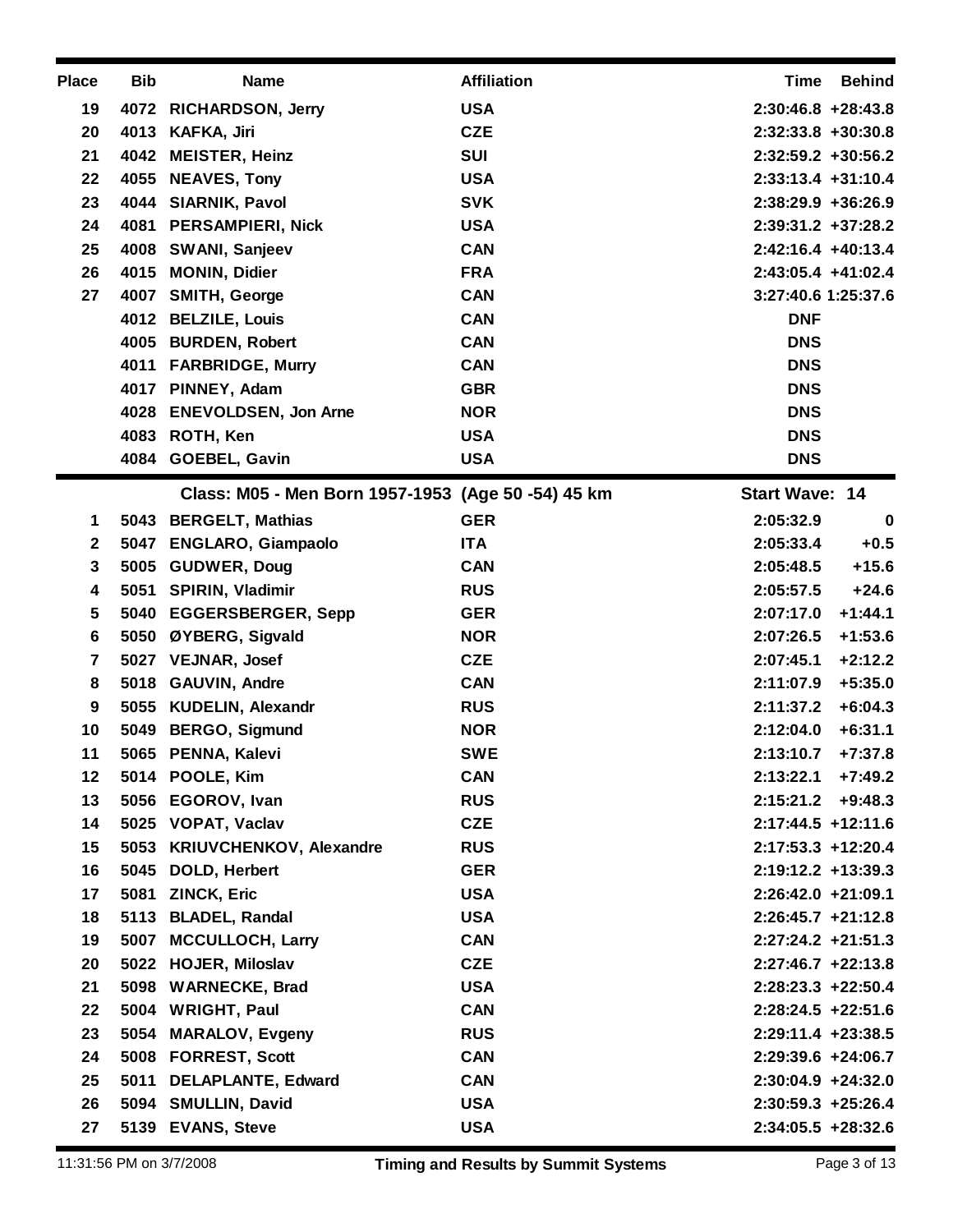| <b>Place</b>            | <b>Bib</b> | <b>Name</b>                                        | <b>Affiliation</b> | Time<br><b>Behind</b>         |
|-------------------------|------------|----------------------------------------------------|--------------------|-------------------------------|
| 28                      |            | 5141 KELLEY, James                                 | <b>USA</b>         | $2:37:28.5$ +31:55.6          |
| 29                      |            | 5119 HOERGER, Carl                                 | <b>USA</b>         | $2:37:50.5 + 32:17.6$         |
| 30                      |            | 5099 BRUDIE, Odin                                  | <b>USA</b>         | $2:39:47.9$ +34:15.0          |
| 31                      |            | 5148 TROUTNER, Arthur jr                           | <b>USA</b>         | $2:43:29.5 +37:56.6$          |
| 32                      |            | 5129 DALESKY, Gary                                 | <b>USA</b>         | $2:43:52.6 + 38:19.7$         |
| 33                      |            | 5093 BARTLING, Peter                               | <b>USA</b>         | $2:47:08.7$ +41:35.8          |
| 34                      |            | 5107 PIERCE, Richard                               | <b>USA</b>         | 2:48:38.9 +43:06.0            |
| 35                      |            | 5092 KOVAR, Bob                                    | <b>USA</b>         | $2:50:24.4$ +44:51.5          |
| 36                      |            | 5015 NEUMANN, Peter                                | <b>CAN</b>         | $2:59:46.8$ +54:13.9          |
| 37                      |            | 5076 BARRETT, Robert                               | <b>USA</b>         | $3:03:18.1 + 57:45.2$         |
| 38                      |            | 5042 LANGE, Andreas                                | <b>GER</b>         | 3:10:38.2 1:05:05.3           |
| 39                      |            | 5134 BOGAR, Michael                                | <b>USA</b>         | 3:14:06.0 1:08:33.1           |
|                         |            | 5010 BEAULIEU, Gaetan                              | <b>CAN</b>         | <b>DNF</b>                    |
|                         |            | 5019 ROBB, Michael                                 | <b>CAN</b>         | <b>DNF</b>                    |
|                         |            | 5038 WILSON, Alasdair                              | <b>GBR</b>         | <b>DNF</b>                    |
|                         |            | 5017 BUZIKIEVICH, Steve                            | <b>CAN</b>         | <b>DNS</b>                    |
|                         |            | 5021 ACHTEM, Peter                                 | <b>CAN</b>         | <b>DNS</b>                    |
|                         |            | 5024 POHANKA, Karel                                | <b>CZE</b>         | <b>DNS</b>                    |
|                         |            | 5057 MALTSEV, Vladimir                             | <b>RUS</b>         | <b>DNS</b>                    |
|                         |            | 5087 GUINEY, R.j.                                  | <b>USA</b>         | <b>DNS</b>                    |
|                         |            | 5095 HALTVICK, Paul                                | <b>USA</b>         | <b>DNS</b>                    |
|                         |            | 5096 BRADLEE, Robert                               | <b>USA</b>         | <b>DNS</b>                    |
|                         |            | 5105 TURNER, Brent                                 | <b>USA</b>         | <b>DNS</b>                    |
|                         |            | 5111 WORSNOP, Gregory                              | <b>USA</b>         | <b>DNS</b>                    |
|                         |            | 5118 MULAWKA, Steve                                | <b>USA</b>         | <b>DNS</b>                    |
|                         |            | 5138 PURPURA, Dan                                  | <b>USA</b>         | <b>DNS</b>                    |
|                         |            | 5149 BERLING, Walter                               | <b>USA</b>         | <b>DNS</b>                    |
|                         |            | Class: M06 - Men Born 1952-1948 (Age 55 -59) 45 km |                    | <b>Start Wave: 13</b>         |
| 1.                      |            | 6047 JOHANSEN, Erik                                | <b>NOR</b>         | 2:10:49.0<br>$\boldsymbol{0}$ |
| $\mathbf{2}$            |            | 6066 KHVOSTOV, ALEXEY                              | <b>RUS</b>         | 2:10:54.4<br>$+5.4$           |
| 3                       |            | 6055 KRASILOV, Alexey                              | <b>RUS</b>         | 2:10:58.5<br>$+9.5$           |
| 4                       |            | 6050 VEHUSHEIA, Oddvar                             | <b>NOR</b>         | $+13.9$<br>2:11:02.9          |
| 5                       |            | 6041 MUELLER, Heinz-Juergen                        | <b>GER</b>         | $+4:03.7$<br>2:14:52.7        |
| 6                       |            | 6053 KUZMENKOV, Nikolay                            | <b>RUS</b>         | $+4:54.4$<br>2:15:43.4        |
| $\overline{\mathbf{r}}$ |            | 6149 CHRISTOPHERSON, David                         | <b>USA</b>         | $+5:35.3$<br>2:16:24.3        |
| 8                       |            | 6023 WILSON, Lyle                                  | <b>CAN</b>         | $+5:55.6$<br>2:16:44.6        |
| 9                       |            | 6031 SYKORA, Jiri                                  | <b>CZE</b>         | $+7:08.0$<br>2:17:57.0        |
| 10                      |            | 6078 HARRIS, Peter                                 | <b>USA</b>         | $+7:35.3$<br>2:18:24.3        |
| 11                      |            | 6038 PEPKE, Pep                                    | <b>FRA</b>         | $+7:35.6$<br>2:18:24.6        |
| 12                      |            | 6065 AFANASYEV, SERGEY                             | <b>RUS</b>         | $+7:56.4$<br>2:18:45.4        |
| 13                      |            | 6046 MILASHIUS, Petras                             | <b>LTU</b>         | $+8:14.3$<br>2:19:03.3        |
| 14                      | 6021       | <b>MARCHAND, Gaetan</b>                            | <b>CAN</b>         | 2:19:14.9<br>$+8:25.9$        |
| 15                      |            | 6074 HEDMAN, Leif                                  | <b>SWE</b>         | $+8:43.7$<br>2:19:32.7        |
| 16                      |            | 6048 BUNDE, Ove                                    | <b>NOR</b>         | $2:22:22.5$ +11:33.5          |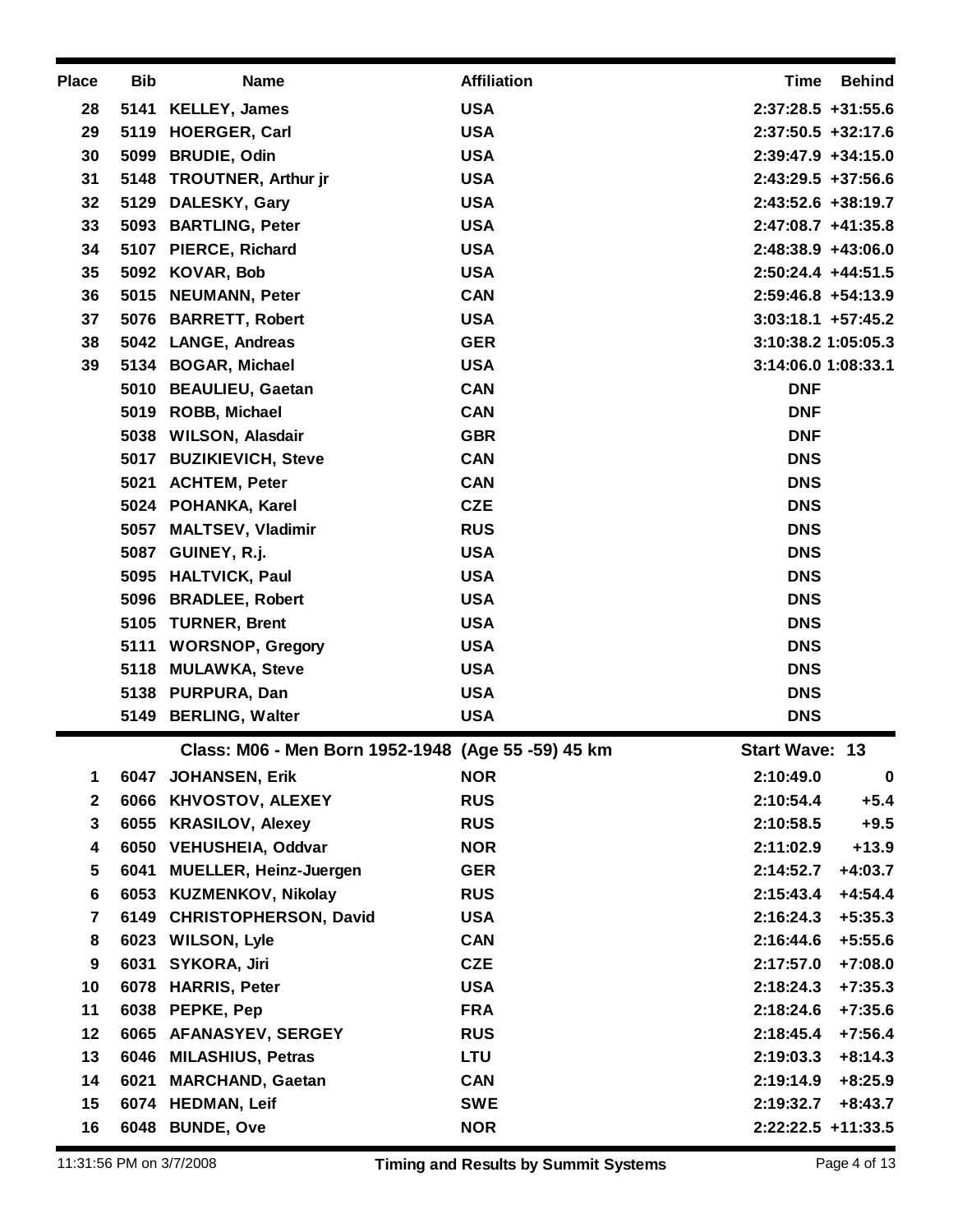| <b>Place</b> | <b>Bib</b> | <b>Name</b>                | <b>Affiliation</b> | Time<br>Behind        |
|--------------|------------|----------------------------|--------------------|-----------------------|
| 17           |            | 6072 STARON, Vladimir      | <b>SVK</b>         | $2:23:33.5$ +12:44.5  |
| 18           |            | 6022 DAVINA, John          | <b>CAN</b>         | 2:25:19.7 +14:30.7    |
| 19           |            | 6097 REMSEN, Ken           | <b>USA</b>         | $2:25:21.8$ +14:32.8  |
| 20           | 6011       | <b>MOREL, David</b>        | <b>CAN</b>         | $2:27:05.3$ +16:16.3  |
| 21           |            | 6015 MIREAULT, Normand     | <b>CAN</b>         | 2:28:36.4 +17:47.4    |
| 22           |            | 6073 JAKOBSSON, Lars       | <b>SWE</b>         | $2:29:02.1$ +18:13.1  |
| 23           |            | 6152 KINDIG, Andrew        | <b>USA</b>         | $2:31:20.4$ +20:31.4  |
| 24           | 6001       | SIEGELE, Johann            | <b>AUT</b>         | $2:31:33.6 + 20:44.6$ |
| 25           |            | 6060 ABAKUMOV, Viktor      | <b>RUS</b>         | $2:34:42.7$ +23:53.7  |
| 26           |            | 6067 GANDER, Werner        | SUI                | $2:34:48.8$ +23:59.8  |
| 27           |            | 6051 MYHRE, Kjell Oeystein | <b>NOR</b>         | $2:35:04.2 +24:15.2$  |
| 28           |            | 6071 VALENT, Bohuslav      | <b>SVK</b>         | $2:37:35.5 + 26:46.5$ |
| 29           |            | 6070 MATEJKA, Miroslav     | <b>SVK</b>         | $2:37:36.4$ +26:47.4  |
| 30           |            | 6120 MAJERNIK, Buddy       | <b>USA</b>         | $2:38:32.7$ +27:43.7  |
| 31           |            | 6014 THERIAULT, Francois   | <b>CAN</b>         | $2:38:46.7$ +27:57.7  |
| 32           |            | 6133 HUNTER, David W.      | <b>USA</b>         | 2:41:26.7 +30:37.7    |
| 33           |            | 6095 DUNHAM, Michael       | <b>USA</b>         | $2:41:29.2 +30:40.2$  |
| 34           |            | 6079 KNOWLES, Richard      | <b>USA</b>         | $2:42:31.4$ +31:42.4  |
| 35           |            | 6054 SOKOLOV, Evgeny       | <b>RUS</b>         | $2:42:53.0 + 32:04.0$ |
| 36           | 6141       | DRIVDAHL, Ken              | <b>USA</b>         | $2:42:54.8$ +32:05.8  |
| 37           |            | 6032 MATOUSEK, Tomas       | <b>CZE</b>         | $2:44:24.9$ +33:35.9  |
| 38           |            | 6005 LEDUC, Andre          | <b>CAN</b>         | $2:45:03.2 +34:14.2$  |
| 39           |            | 6007 KOHL, Willy           | <b>CAN</b>         | $2:45:04.1 + 34:15.1$ |
| 40           |            | 6134 STEELE, Nathaniel     | <b>USA</b>         | $2:48:21.9$ +37:32.9  |
| 41           |            | 6086 BURT, David           | <b>USA</b>         | $2:48:58.0 + 38:09.0$ |
| 42           |            | 6137 BUSCHMAN, Robert      | <b>USA</b>         | $2:50:07.9$ +39:18.9  |
| 43           |            | 6121 BECKER, Lew           | <b>USA</b>         | $2:50:15.3 + 39:26.3$ |
| 44           |            | 6154 SAWDEY, Ron           | <b>USA</b>         | 2:53:42.9 +42:53.9    |
| 45           |            | 6009 SCHELL, Fred          | <b>CAN</b>         | 2:59:56.6 +49:07.6    |
| 46           |            | 6112 AIKEN, Andy           | <b>USA</b>         | $3:00:19.7 +49:30.7$  |
| 47           |            | 6016 KENNEDY, Dermott      | <b>CAN</b>         | $3:03:53.7 +53:04.7$  |
| 48           |            | 6008 GIBSON, Frank         | <b>CAN</b>         | $3:07:42.1 + 56:53.1$ |
| 49           | 6081       | <b>LINDGREN, David</b>     | <b>USA</b>         | $3:10:44.6 + 59:55.6$ |
| 50           |            | 6092 OLENDER, Edward       | <b>USA</b>         | 3:25:17.3 1:14:28.3   |
| 51           |            | 6090 CONLEY, Dennis        | <b>USA</b>         | 3:57:03.8 1:46:14.8   |
|              |            | 6036 WEIGERDING, Michel    | <b>FRA</b>         | <b>DSQ</b>            |
|              |            | 6012 BRODEUR, Chris        | <b>CAN</b>         | <b>DNF</b>            |
|              |            | 6026 DAVIDGE, Chuck        | <b>CAN</b>         | <b>DNF</b>            |
|              |            | 6030 VRANA, Frantisek      | <b>CZE</b>         | <b>DNF</b>            |
|              | 6069       | <b>JAS, Frantisek</b>      | <b>SVK</b>         | <b>DNF</b>            |
|              |            | 6094 ROOSA, Darwin         | <b>USA</b>         | <b>DNF</b>            |
|              |            | 6002 VOGEL, Werner         | <b>AUT</b>         | <b>DNS</b>            |
|              |            | 6010 VAN VLIET, Laurems    | <b>CAN</b>         | <b>DNS</b>            |
|              |            | 6028 DENTON, Gary          | <b>CAN</b>         | <b>DNS</b>            |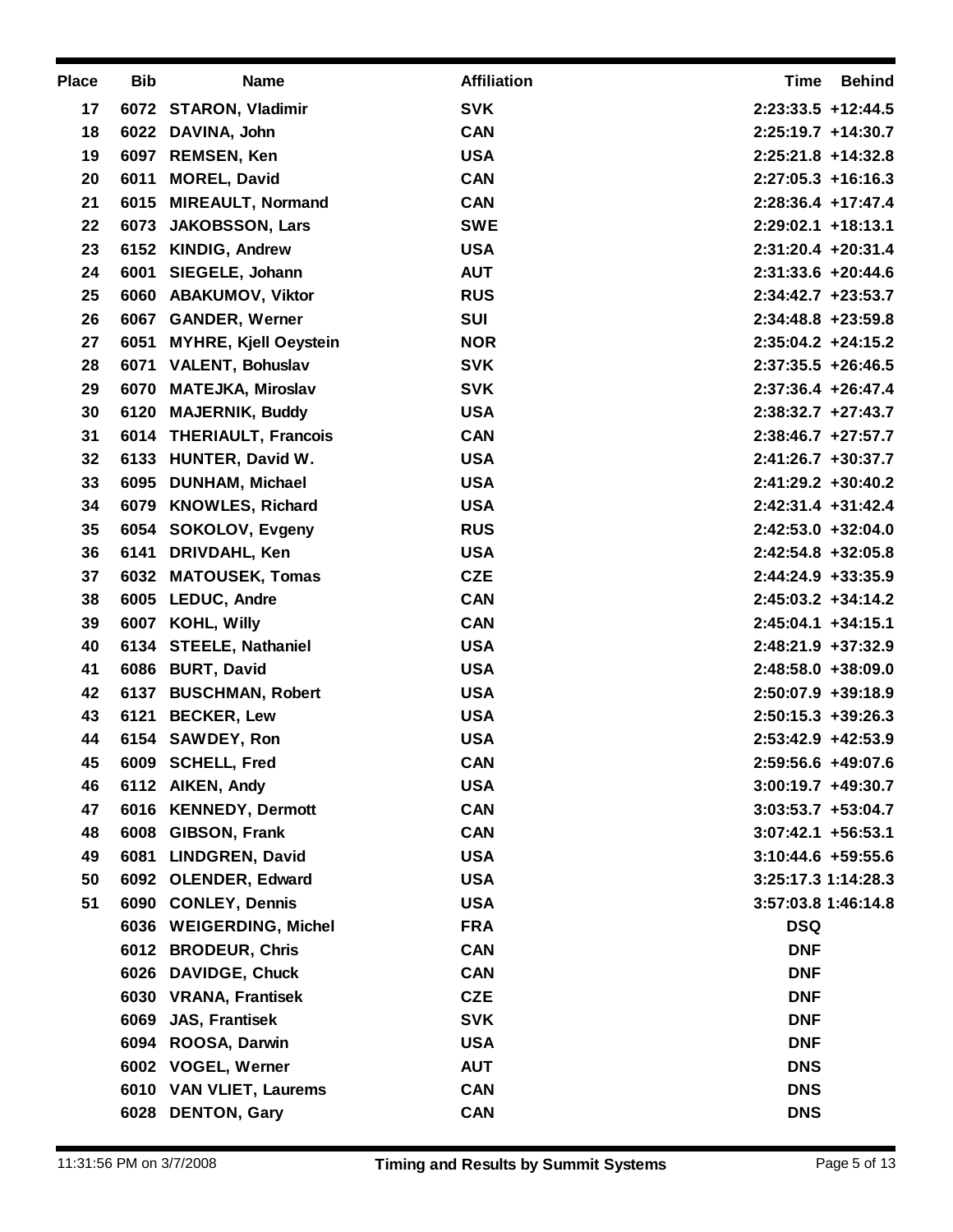| <b>Place</b> | <b>Bib</b> | <b>Name</b>                                        | <b>Affiliation</b> | <b>Time</b>           | <b>Behind</b> |
|--------------|------------|----------------------------------------------------|--------------------|-----------------------|---------------|
|              |            | 6033 STONOR, Arne                                  | <b>DAN</b>         | <b>DNS</b>            |               |
|              |            | 6034 HAEKKINEN, Andres                             | <b>EST</b>         | <b>DNS</b>            |               |
|              |            | 6059 STARTSEV, Vitaly                              | <b>RUS</b>         | <b>DNS</b>            |               |
|              |            | 6075 KOVALENKO, Aleksandr                          | <b>UKR</b>         | <b>DNS</b>            |               |
|              | 6091       | DIXON, Jerry                                       | <b>USA</b>         | <b>DNS</b>            |               |
|              | 6101       | <b>HOWELL, Bill</b>                                | <b>USA</b>         | <b>DNS</b>            |               |
|              |            | 6115 O CONNELL, John                               | <b>USA</b>         | <b>DNS</b>            |               |
|              |            | 6125 WILL, Douglas                                 | <b>USA</b>         | <b>DNS</b>            |               |
|              | 6129       | <b>MONROE, James</b>                               | <b>USA</b>         | <b>DNS</b>            |               |
|              |            | 6159 SCHWARZ, Otto                                 | <b>GER</b>         | <b>DNS</b>            |               |
|              |            | Class: M07 - Men Born 1947-1943 (Age 60 -64) 30 km |                    | <b>Start Wave: 3</b>  |               |
| 1            | 7035       | JOHNSEN, Kjell                                     | <b>NOR</b>         | 1:29:24.9             | $\mathbf 0$   |
| $\mathbf{2}$ | 7030       | <b>WEISS, Klaus</b>                                | <b>GER</b>         | 1:30:00.2             | $+35.3$       |
| 3            |            | 7031 SCANDELLA, Taddeo Giuseppe                    | <b>ITA</b>         | 1:30:41.6             | $+1:16.7$     |
| 4            |            | 7029 FRIEDEMANN, Ullrich                           | <b>GER</b>         | 1:31:10.3             | $+1:45.4$     |
| 5            | 7051       | <b>KHARDIN, VASILIY</b>                            | <b>RUS</b>         | 1:32:54.7             | $+3:29.8$     |
| 6            |            | 7028 KUFFNER, Karl                                 | <b>GER</b>         | 1:33:05.6             | $+3:40.7$     |
| 7            |            | 7019 VOODLA, Jueri                                 | <b>EST</b>         | 1:33:46.3             | $+4:21.4$     |
| 8            |            | 7005 MORRISON, Gerry                               | <b>CAN</b>         | 1:34:47.3             | $+5:22.4$     |
| 9            |            | 7017 DVORAK, Frantisek                             | <b>CZE</b>         | 1:35:49.9             | $+6:25.0$     |
| 10           |            | 7059 FORSBERG, Artur                               | <b>SWE</b>         | 1:36:12.2             | $+6:47.3$     |
| 11           |            | 7115 DAVIS, Peter                                  | <b>USA</b>         | 1:36:24.8             | $+6:59.9$     |
| 12           |            | 7108 BRODHEAD, John                                | <b>USA</b>         | 1:36:37.1             | $+7:12.2$     |
| 13           | 7101       | <b>RICE, Kenneth</b>                               | <b>USA</b>         | 1:37:37.4             | $+8:12.5$     |
| 14           | 7057       | <b>JOHANSSON, Allan</b>                            | <b>SWE</b>         | 1:37:41.6             | $+8:16.7$     |
| 15           | 7009       | <b>MITCHELL, Garry</b>                             | <b>CAN</b>         | 1:37:44.8             | $+8:19.9$     |
| 16           |            | 7055 BARTKO, Vladimir                              | <b>SVK</b>         | 1:39:04.3             | $+9:39.4$     |
| 17           |            | 7000 SPADINGER, Josef                              | <b>AUT</b>         | 1:40:12.5 +10:47.6    |               |
| 18           |            | 7033 SNELI, Oddvin                                 | <b>NOR</b>         | $1:40:29.7$ +11:04.8  |               |
| 19           |            | 7058 KEINONEN, Seppo                               | <b>SWE</b>         | $1:42:21.1$ +12:56.2  |               |
| 20           |            | 7027 HOEFLER, Ludwig                               | <b>GER</b>         | 1:42:27.8 +13:02.9    |               |
| 21           |            | 7039 KHARITONOV, Nikolay                           | <b>RUS</b>         | $1:42:41.1$ +13:16.2  |               |
| 22           |            | 7045 PREDEIN, Boris                                | <b>RUS</b>         | $1:43:00.0 + 13:35.1$ |               |
| 23           |            | 7116 BEATTIE, Chris                                | <b>USA</b>         | 1:44:03.8 +14:38.9    |               |
| 24           |            | 7052 BERLANGA SALIDO, Juan                         | <b>SPA</b>         | $1:44:04.3 +14:39.4$  |               |
| 25           |            | 7006 REES, Dave                                    | <b>CAN</b>         | $1:44:08.3 +14:43.4$  |               |
| 26           |            | 7111 ARMSTRONG, Patrick                            | <b>USA</b>         | $1:44:10.7 + 14:45.8$ |               |
| 27           |            | 7025 BELSCHNER, Karl                               | <b>GER</b>         | 1:44:18.8 +14:53.9    |               |
| 28           |            | 7093 MAHONEY, Phil                                 | <b>USA</b>         | $1:45:05.7$ +15:40.8  |               |
| 29           |            | 7096 HOSMER, David                                 | <b>USA</b>         | $1:45:32.0 + 16:07.1$ |               |
| 30           |            | 7007 FEE, Evrett                                   | <b>CAN</b>         | 1:46:05.6 +16:40.7    |               |
| 31           |            | 7123 RADEMACHER, Juergen                           | <b>GER</b>         | $1:46:50.1$ +17:25.2  |               |
| 32           |            | 7010 EVANS, Russ                                   | <b>CAN</b>         | 1:47:56.1 +18:31.2    |               |
| 33           |            | 7048 NIZAMUTDINOV, Rafik                           | <b>RUS</b>         | $1:51:39.4$ +22:14.5  |               |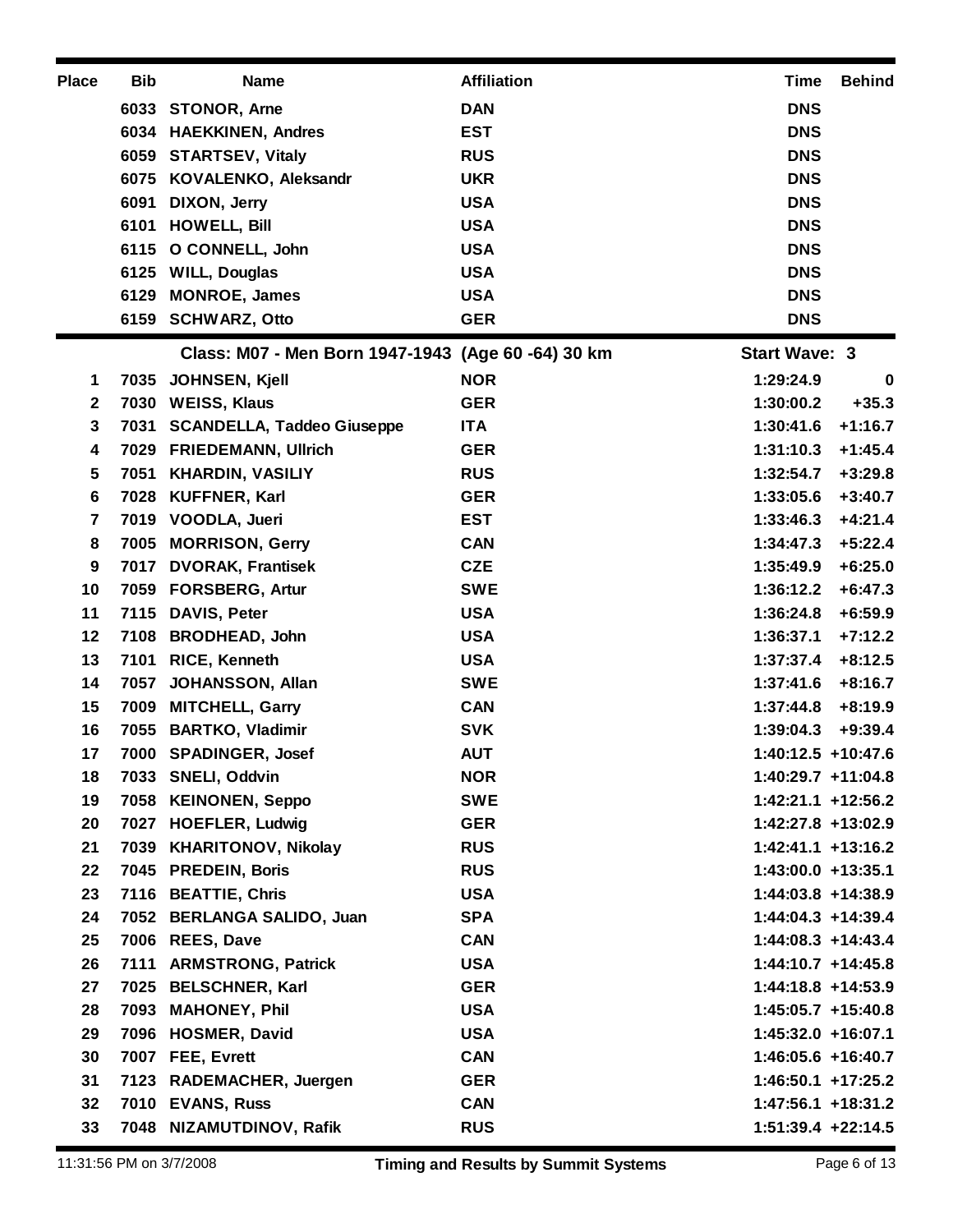| <b>Place</b> | <b>Bib</b> | <b>Name</b>                                        | <b>Affiliation</b> | <b>Time</b><br><b>Behind</b> |
|--------------|------------|----------------------------------------------------|--------------------|------------------------------|
| 34           | 7091       | <b>HANLEY, Owen</b>                                | <b>USA</b>         | 1:55:02.6 +25:37.7           |
| 35           |            | 7023 BERBOTTINO, Jérome-Pierre                     | <b>FRA</b>         | 2:01:59.6 +32:34.7           |
| 36           |            | 7078 BAUER, William                                | <b>USA</b>         | $2:02:28.0 + 33:03.1$        |
| 37           |            | 7089 SCHOWALTER, Tim                               | <b>USA</b>         | 2:22:22.6 +52:57.7           |
| 38           |            | 7097 WHOLEY, Jim                                   | <b>USA</b>         | $2:28:44.1 + 59:19.2$        |
| 39           |            | 7053 PEREZ RUIZ, Jose Antonio                      | <b>SPA</b>         | 2:31:39.2 1:02:14.3          |
| 40           |            | 7075 HEE, Edgar                                    | <b>USA</b>         | 2:41:21.2 1:11:56.3          |
| 41           |            | 7090 DAHLIN, Jan olof                              | <b>USA</b>         | 3:52:58.5 2:23:33.6          |
|              |            | 7012 COONEY, Nicolas                               | <b>CAN</b>         | <b>DNF</b>                   |
|              |            | 7043 SALOV, Valery                                 | <b>RUS</b>         | <b>DNF</b>                   |
|              |            | 7082 JOHNSEN, Per                                  | <b>USA</b>         | <b>DNF</b>                   |
|              |            | 7002 LANDERDINGER, Manfred                         | <b>AUT</b>         | <b>DNS</b>                   |
|              |            | 7018 SADOVSKY, Vaclav                              | <b>CZE</b>         | <b>DNS</b>                   |
|              |            | 7034 KVERNERUD, Knut                               | <b>NOR</b>         | <b>DNS</b>                   |
|              |            | 7070 LAPLACA, Peter                                | <b>USA</b>         | <b>DNS</b>                   |
|              |            | 7083 MICHELSEN, Ron                                | <b>USA</b>         | <b>DNS</b>                   |
|              |            | 7102 PAULSON, David                                | <b>USA</b>         | <b>DNS</b>                   |
|              |            | 7105 MILLER, Roger                                 | <b>USA</b>         | <b>DNS</b>                   |
|              |            | 7118 ELLIOTT, Ed                                   | <b>USA</b>         | <b>DNS</b>                   |
|              |            | Class: M08 - Men Born 1942-1938 (Age 65 -69) 30 km |                    | <b>Start Wave: 4</b>         |
| 1            |            | 8032 KVAALE, Ola                                   | <b>NOR</b>         | 1:31:34.6<br>$\bf{0}$        |
| $\mathbf 2$  |            | 8024 HIERLMEIER, Walter                            | <b>GER</b>         | $+32.8$<br>1:32:07.4         |
| 3            |            | 8034 FLATEN, Olav                                  | <b>NOR</b>         | $+34.3$<br>1:32:08.9         |
| 4            |            | 8041 BUYANKIN, Gennady                             | <b>RUS</b>         | $+1:13.6$<br>1:32:48.2       |
| 5            |            | 8022 FERSTL, Alban                                 | <b>GER</b>         | 1:35:06.6<br>$+3:32.0$       |
| 6            |            | 8044 SAKSMAN, Erkki                                | <b>SWE</b>         | $+4:42.6$<br>1:36:17.2       |
| 7            |            | 8029 SAETERHAUG, Arne                              | <b>NOR</b>         | $+5:37.4$<br>1:37:12.0       |
| 8            |            | 8020 GRUNER, Gerhard                               | <b>GER</b>         | $+5:45.3$<br>1:37:19.9       |
| 9            |            | 8000 SCHINAGL, Josef                               | <b>AUT</b>         | 1:37:22.8<br>$+5:48.2$       |
| 10           |            | 8047 KRUPSKIY, Vasyl                               | <b>UKR</b>         | 1:37:59.6<br>$+6:25.0$       |
| 11           |            | 8037 SHCHEPETKIN, Yury                             | <b>RUS</b>         | $+7:07.5$<br>1:38:42.1       |
| 12           |            | 8030 KARLSEN, Svein                                | <b>NOR</b>         | 1:39:01.3<br>$+7:26.7$       |
| 13           |            | 8042 SOKOLOV, Vladimir                             | <b>RUS</b>         | 1:41:17.7<br>$+9:43.1$       |
| 14           |            | 8002 SANTALA, Risto                                | <b>CAN</b>         | 1:41:42.8 +10:08.2           |
| 15           |            | 8038 SARTAKOV, Alexander                           | <b>RUS</b>         | 1:43:09.0 +11:34.4           |
| 16           |            | 8013 RUZICKA, Josef                                | <b>CZE</b>         | $1:44:50.7$ +13:16.1         |
| 17           |            | 8009 RAYSON, Eric                                  | <b>CAN</b>         | $1:48:39.1 + 17:04.5$        |
| 18           |            | 8003 SCHOPP, Gerhard                               | <b>CAN</b>         | $1:48:49.2 +17:14.6$         |
| 19           |            | 8064 DAVIS, Alec                                   | <b>USA</b>         | $1:50:50.8$ +19:16.2         |
| 20           |            | 8067 LUND, Worm                                    | <b>USA</b>         | $1:53:38.2 +22:03.6$         |
| 21           |            | 8019 FEIST, Ekke                                   | <b>GER</b>         | $1:55:46.9$ +24:12.3         |
| 22           |            | 8053 LAPORT, Vic                                   | <b>USA</b>         | $1:58:24.5 +26:49.9$         |
| 23           |            | 8036 VIDNES, Arne                                  | <b>NOR</b>         | $1:58:32.8$ +26:58.2         |
| 24           |            | 8050 CLARKE, Rene                                  | <b>USA</b>         | $1:59:03.2 +27:28.6$         |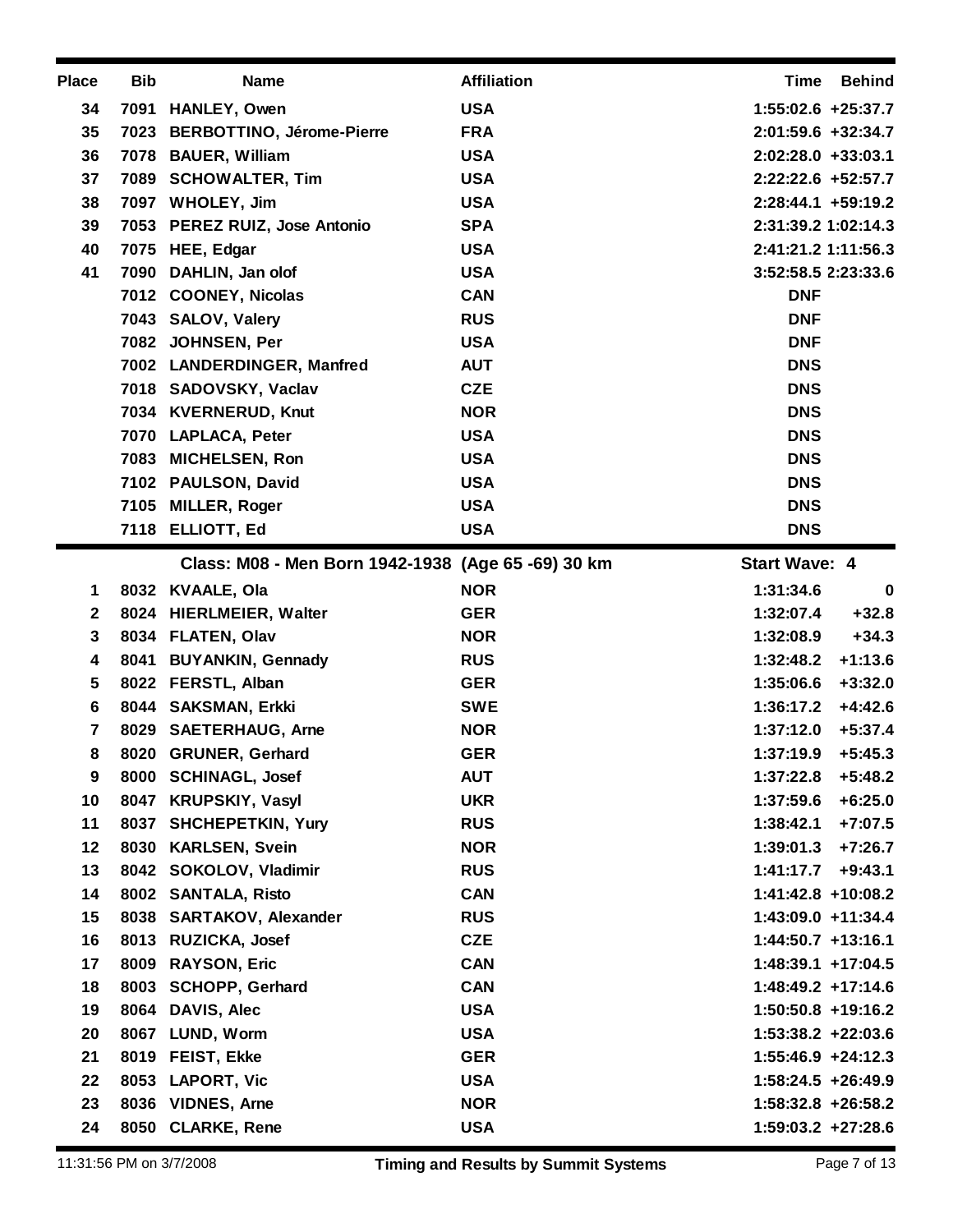| <b>Place</b> | <b>Bib</b> | <b>Name</b>                                        | <b>Affiliation</b> | Time<br><b>Behind</b>    |
|--------------|------------|----------------------------------------------------|--------------------|--------------------------|
| 25           |            | 8049 SARNQUIST, Frank                              | <b>USA</b>         | $2:00:57.6$ +29:23.0     |
| 26           |            | 8070 FRICK, Glenn                                  | <b>USA</b>         | $2:01:36.1 + 30:01.5$    |
| 27           |            | 8056 HENRY, Roger                                  | <b>USA</b>         | $2:03:44.9$ +32:10.3     |
| 28           | 8065       | <b>MYERS, Larry</b>                                | <b>USA</b>         | $2:04:53.9 + 33:19.3$    |
| 29           | 8048       | <b>O CONNOR, Patrick</b>                           | <b>USA</b>         | $2:08:37.1$ +37:02.5     |
| 30           | 8061       | <b>GARDNER, William</b>                            | <b>USA</b>         | $2:12:58.7$ +41:24.1     |
| 31           |            | 8071 DEMERS, Tiger                                 | <b>USA</b>         | $2:22:50.2$ +51:15.6     |
| 32           |            | 8016 WEISS, Manfred                                | <b>GER</b>         | 2:47:14.6 1:15:40.0      |
|              |            | 8006 KEMP, Gerry                                   | <b>CAN</b>         | <b>DNS</b>               |
|              |            | 8012 GAARDER, Per                                  | <b>CAN</b>         | <b>DNS</b>               |
|              |            | 8018 OBERMAIER, Johann                             | <b>GER</b>         | <b>DNS</b>               |
|              |            | 8021 KAMPHENKEL, Karl                              | <b>GER</b>         | <b>DNS</b>               |
|              |            | 8023 HAERLE, Wolfgang                              | <b>GER</b>         | <b>DNS</b>               |
|              |            | 8033 SVENNEBY, Ola                                 | <b>NOR</b>         | <b>DNS</b>               |
|              |            | 8082 BAKER, Sam                                    | <b>USA</b>         | <b>DNS</b>               |
|              |            | Class: M09 - Men Born 1937-1933 (Age 70 -74) 30 km |                    | <b>Start Wave: 5</b>     |
| 1            |            | 9021 BERLAND, Alf                                  | <b>NOR</b>         | 1:37:43.6<br>$\mathbf 0$ |
| $\mathbf{2}$ |            | 9028 STEKLOV, Oleg                                 | <b>RUS</b>         | $+24.6$<br>1:38:08.2     |
| 3            |            | 9027 BYSTRIEVSKIY, Alexey                          | <b>RUS</b>         | $+1:00.3$<br>1:38:43.9   |
| 4            |            | 9046 KARIG, Dan                                    | <b>USA</b>         | 1:40:51.5<br>$+3:07.9$   |
| 5            | 9000       | <b>BABIN, Jean-Yves</b>                            | <b>CAN</b>         | 1:41:30.6<br>$+3:47.0$   |
| 6            |            | 9029 KIZILOV, Nikoly                               | <b>RUS</b>         | 1:42:24.4<br>$+4:40.8$   |
| 7            |            | 9014 ROLLER, Siegfried                             | <b>GER</b>         | $1:52:30.2 +14:46.6$     |
| 8            |            | 9022 LOEVTANGEN, Magne                             | <b>NOR</b>         | $1:52:35.7 +14:52.1$     |
| 9            |            | 9005 ZACHARDA, Bohumil                             | <b>CZE</b>         | 1:52:58.9 +15:15.3       |
| 10           |            | 9015 WILLEKE, Horst                                | <b>GER</b>         | $2:00:19.1 + 22:35.5$    |
| 11           | 9006       | <b>KRIZ, Cestmir</b>                               | <b>CZE</b>         | $2:00:39.2 +22:55.6$     |
| 12           | 9001       | <b>SPINKS, Norm</b>                                | <b>CAN</b>         | 2:07:59.5 +30:15.9       |
| 13           |            | 9050 TAYLOR, John                                  | <b>USA</b>         | $2:08:00.1 + 30:16.5$    |
| 14           |            | 9004 KAFKA, Jiri                                   | <b>CZE</b>         | 2:10:41.8 +32:58.2       |
| 15           | 9048       | <b>MCKEAN, Philip</b>                              | <b>USA</b>         | $2:19:22.3$ +41:38.7     |
| 16           |            | 9038 GINI, Donald                                  | <b>USA</b>         | $2:24:39.9 + 46:56.3$    |
| 17           |            | 9032 DURAN MAYOR, Faustino                         | <b>SPA</b>         | $2:34:56.8$ +57:13.2     |
| 18           |            | 9045 TORINUS, John                                 | <b>USA</b>         | 2:37:20.8 +59:37.2       |
| 19           | 9007       | <b>HAMM, Michel</b>                                | <b>FRA</b>         | 2:52:02.5 1:14:18.9      |
|              | 9002       | <b>MC NAMARA, Frank</b>                            | <b>CAN</b>         | <b>DNF</b>               |
|              |            | 9020 LØBERG, Kåre                                  | <b>NOR</b>         | <b>DNF</b>               |
|              |            | 9012 OBERMAIER, Guenther                           | <b>GER</b>         | <b>DNS</b>               |
|              |            | 9019 PALAMIDESI, Paolo                             | <b>ITA</b>         | <b>DNS</b>               |
|              |            | 9031 SALLENT, Joan                                 | <b>SPA</b>         | <b>DNS</b>               |
|              |            | 9033 HECKMANN, Dieter                              | <b>SUI</b>         | <b>DNS</b>               |
|              |            | 9052 HERMES, Henry                                 | <b>USA</b>         | <b>DNS</b>               |
|              |            | 9055 KAALD, Paul                                   | <b>USA</b>         | <b>DNS</b>               |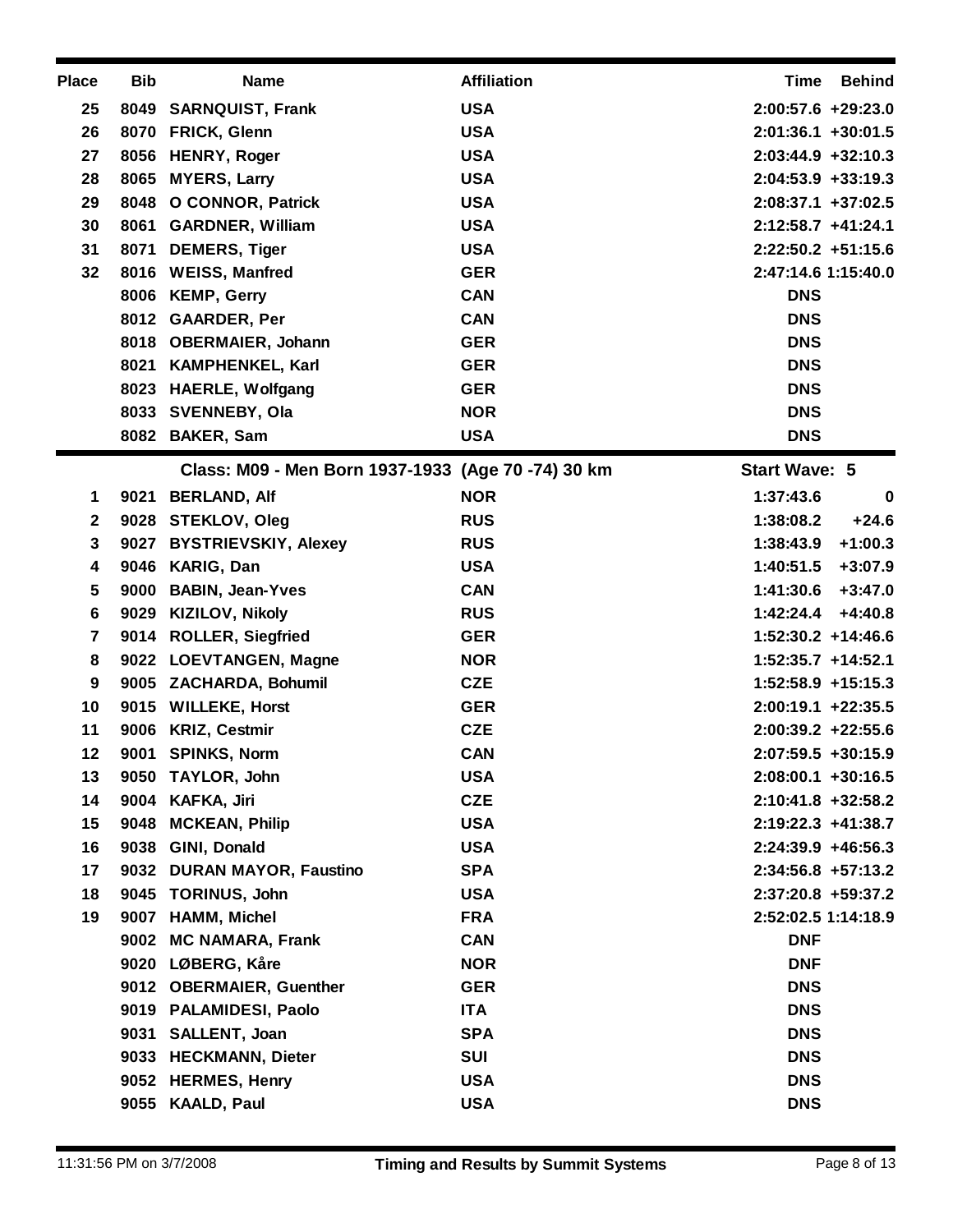| <b>Place</b> | <b>Bib</b> | <b>Name</b>                                          | <b>Affiliation</b> | Time                  | <b>Behind</b> |
|--------------|------------|------------------------------------------------------|--------------------|-----------------------|---------------|
|              |            | Class: M10 - Men Born 1932-1928 (Age 75 -79) 15 km   |                    | <b>Start Wave: 1</b>  |               |
| 1            |            | 9512 BERG, Aarstein                                  | <b>NOR</b>         | 55:40.1               | $\bf{0}$      |
| $\mathbf{2}$ | 9510       | <b>TRONSMOEN, Gunnar</b>                             | <b>NOR</b>         | 57:29.1               | $+1:49.0$     |
| 3            |            | 9513 SADEKOV, Envar                                  | <b>RUS</b>         | 1:01:48.6             | $+6:08.5$     |
| 4            |            | 9500 SERVOLD, Irvin                                  | <b>CAN</b>         | 1:03:15.5             | $+7:35.4$     |
| 5            |            | 9505 PATT, Manfred                                   | <b>GER</b>         | $1:07:02.2$ +11:22.1  |               |
| 6            |            | 9514 SKOROKHODOV, Alexander                          | <b>RUS</b>         | 1:10:49.3 +15:09.2    |               |
| 7            | 9522       | <b>UNNELAND, Gunnar</b>                              | <b>USA</b>         | 1:13:05.0 +17:24.9    |               |
| 8            | 9501       | <b>HARDY, Denis</b>                                  | <b>CAN</b>         | 1:14:01.2 +18:21.1    |               |
| 9            |            | 9507 VAI, Enzo                                       | <b>ITA</b>         | 1:28:07.1 +32:27.0    |               |
|              | 9506       | <b>MORBIOLI, Lucio</b>                               | <b>ITA</b>         | <b>DSQ</b>            |               |
|              | 9511       | <b>ESPENES, Hans</b>                                 | <b>NOR</b>         | <b>DSQ</b>            |               |
|              |            | 9504 ECKENFELS, Herbert                              | <b>GER</b>         | <b>DNS</b>            |               |
|              |            | 9508 GAUSTAD, Rolf O                                 | <b>NOR</b>         | <b>DNS</b>            |               |
|              |            | 9515 ORTEGA CENARRO, Luis Federi                     | <b>SPA</b>         | <b>DNS</b>            |               |
|              |            | 9519 DEPREY, Reno                                    | <b>USA</b>         | <b>DNS</b>            |               |
|              |            | Class: M11 - Men Born 1927-1923 (Age 80 -84) 15 km   |                    | <b>Start Wave: 1</b>  |               |
| 1            |            | 9605 FRENCH, Charley                                 | <b>USA</b>         | 1:06:46.8             | 0             |
| $\mathbf{2}$ | 9600       | <b>MAIER, Alois</b>                                  | <b>CAN</b>         | 1:15:03.1             | $+8:16.3$     |
| 3            | 9601       | <b>BRANDA, Ladislav</b>                              | <b>CAN</b>         | 1:26:19.6 +19:32.8    |               |
| 4            |            | 9602 ESPAAS, Bjarne                                  | <b>NOR</b>         | $1:35:18.8 + 28:32.0$ |               |
| 5            |            | 9604 MARTIN, Charles                                 | <b>USA</b>         | 1:47:29.4 +40:42.6    |               |
|              |            | Class: M12 - Men Born 1922-1908 (Age 85 -99) 15 km   |                    | <b>Start Wave: 1</b>  |               |
| 1            |            | 9703 LITVINOV, Lev                                   | <b>RUS</b>         | 1:16:23.9             | 0             |
| $\mathbf{2}$ | 9701       | <b>MICHAUD, Rolland</b>                              | <b>CAN</b>         | $2:03:38.3 +47:14.4$  |               |
| 3            |            | 9702 TADEI, Lino                                     | <b>ITA</b>         | 2:18:55.7 1:02:31.8   |               |
| 4            |            | 9705 PUCHNER, Phil                                   | <b>USA</b>         | 2:24:51.9 1:08:28.0   |               |
|              |            | 9700 GIRARD, Georges                                 | <b>CAN</b>         | <b>DNF</b>            |               |
|              |            | 9706 WIIK, Sven                                      | <b>USA</b>         | <b>DNF</b>            |               |
|              |            | Class: F01 - Women Born 1977-1973 (Age 30 -34) 30 km |                    | <b>Start Wave: 6</b>  |               |
| 1            | 101        | <b>MIGAY, Marcia</b>                                 | <b>CAN</b>         | 1:40:04.7             | $\bf{0}$      |
| $\mathbf{2}$ | 103        | <b>LAURENCE, Shelly</b>                              | <b>CAN</b>         | 3:06:46.2 1:26:41.5   |               |
|              |            | 102 ANG, Caroline                                    | <b>CAN</b>         | <b>DNF</b>            |               |
|              |            | Class: F02 - Women Born 1972-1968 (Age 35 -39) 30 km |                    | <b>Start Wave: 6</b>  |               |
| 1            |            | 210 SAMIT, Irina                                     | <b>RUS</b>         | 1:42:52.3             | $\bf{0}$      |
| $\mathbf{2}$ | 208        | <b>HAUGE, Marit</b>                                  | <b>NOR</b>         | 1:44:01.0             | $+1:08.7$     |
| 3            | 207        | ZANATTA, Vania                                       | <b>ITA</b>         | 1:52:03.6             | $+9:11.3$     |
|              | 205        | RIEDL, Monika                                        | <b>GER</b>         | <b>DNS</b>            |               |
|              | 206        | <b>HAERLE, Petra</b>                                 | <b>GER</b>         | <b>DNS</b>            |               |
|              |            | 215 TODD, Amy                                        | <b>USA</b>         | <b>DNS</b>            |               |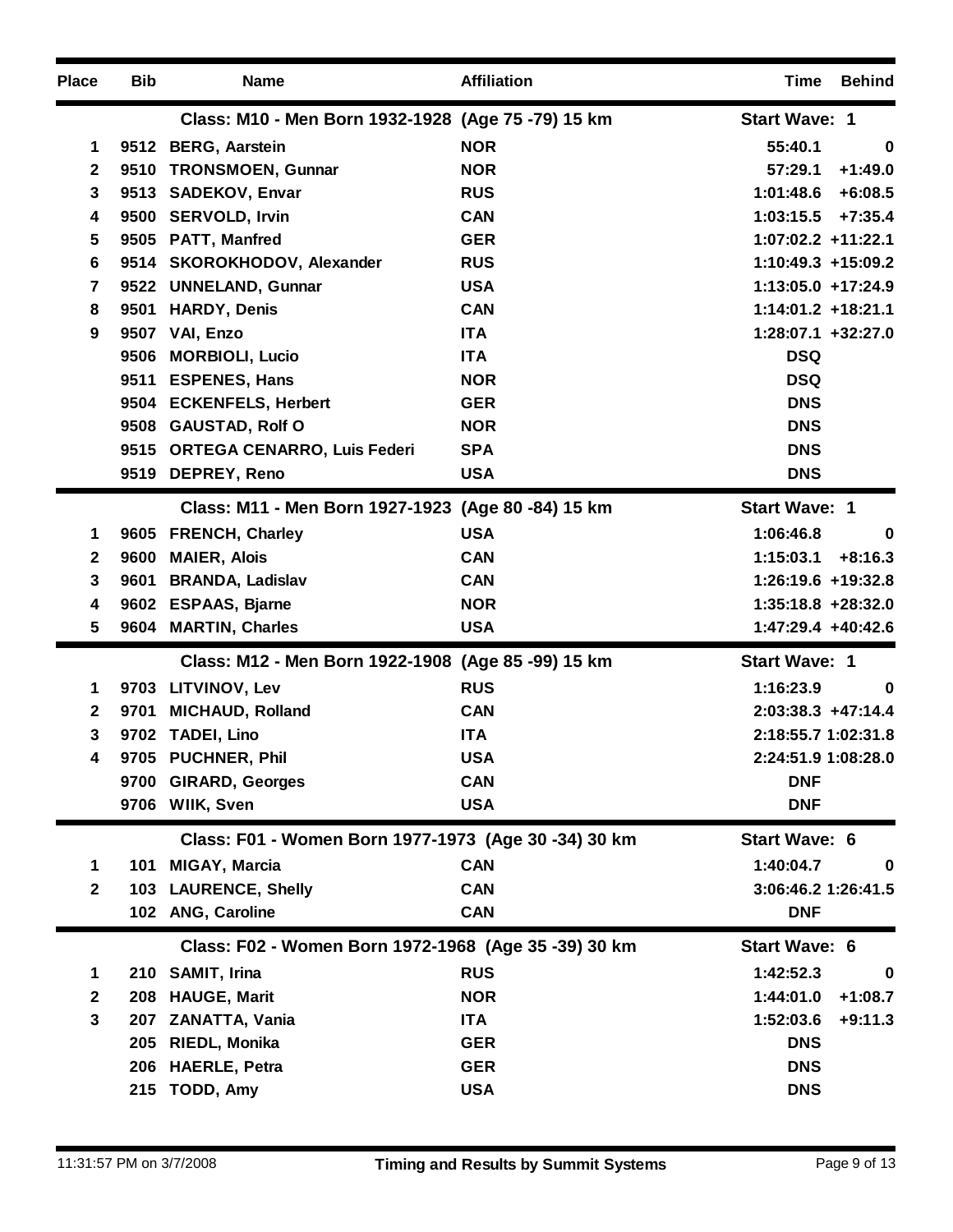| <b>Place</b>            | <b>Bib</b> | <b>Name</b>                  | <b>Affiliation</b>                                   | Time<br><b>Behind</b>  |
|-------------------------|------------|------------------------------|------------------------------------------------------|------------------------|
|                         |            |                              | Class: F03 - Women Born 1967-1963 (Age 40 -44) 30 km | <b>Start Wave: 7</b>   |
| 1                       |            | 322 MATVEEVA, Elena          | <b>RUS</b>                                           | 1:26:52.7<br>0         |
| $\mathbf 2$             | 323        | <b>MURASHKINA, Ksenia</b>    | <b>RUS</b>                                           | $+7:16.7$<br>1:34:09.4 |
| $\overline{\mathbf{3}}$ | 330        | <b>GINI LARTER, Tina</b>     | <b>USA</b>                                           | 1:36:48.4<br>$+9:55.7$ |
| 4                       | 321        | <b>MATVEEVA, Irina</b>       | <b>RUS</b>                                           | $1:40:43.0 +13:50.3$   |
| 5                       | 306        | <b>FRASER, Cyd</b>           | <b>CAN</b>                                           | 1:40:50.8 +13:58.1     |
| 6                       | 316        | <b>MOORS, Christine</b>      | <b>GER</b>                                           | 1:46:30.7 +19:38.0     |
| 7                       |            | 314 COX-CONKLIN, Sara-jane   | <b>GBR</b>                                           | $1:47:30.8 + 20:38.1$  |
| 8                       | 303        | <b>KITCHING, Kim</b>         | <b>CAN</b>                                           | 1:49:50.5 +22:57.8     |
| 9                       | 341        | <b>PATRICK, Heather</b>      | <b>USA</b>                                           | $1:50:55.3 + 24:02.6$  |
| 10                      |            | 344 KELLY RINGEL, Barb       | <b>USA</b>                                           | $1:53:57.5 +27:04.8$   |
| 11                      | 309        | <b>HATELY, Lynne</b>         | <b>CAN</b>                                           | 1:54:54.5 +28:01.8     |
|                         | 319        | <b>BOLSTAD, Ragnhild</b>     | <b>NOR</b>                                           | <b>DNF</b>             |
|                         |            | 338 HESSEL, Colleen          | <b>USA</b>                                           | <b>DNS</b>             |
|                         |            |                              | Class: F04 - Women Born 1962-1958 (Age 45 -49) 30 km | <b>Start Wave: 8</b>   |
| 1                       |            | 419 ALESHECHKINA, Marina     | <b>RUS</b>                                           | 1:32:35.1<br>0         |
| $\mathbf{2}$            | 418        | LIBY, Jekke                  | <b>NOR</b>                                           | $+2:00.6$<br>1:34:35.7 |
| 3                       | 438        | <b>MILLIGAN, Kelly</b>       | <b>USA</b>                                           | $+2:06.4$<br>1:34:41.5 |
| 4                       |            | 440 RABINOWITZ, Judith       | <b>USA</b>                                           | 1:37:30.4<br>$+4:55.3$ |
| 5                       |            | 417 MEISAL, Synnøve          | <b>NOR</b>                                           | $+5:13.5$<br>1:37:48.6 |
| 6                       | 407        | <b>MARTINEAU, Louise</b>     | <b>CAN</b>                                           | $+5:32.1$<br>1:38:07.2 |
| $\overline{7}$          |            | 423 VEDENINA, Larisa         | <b>RUS</b>                                           | $+6:19.6$<br>1:38:54.7 |
| 8                       |            | 402 WILLIAMS, Dawn           | <b>CAN</b>                                           | 1:44:42.5 +12:07.4     |
| 9                       | 420        | YAKIMOVA, Olga               | <b>RUS</b>                                           | 1:47:49.8 +15:14.7     |
| 10                      | 408        | <b>GIROUARD, Lee</b>         | <b>CAN</b>                                           | $1:56:39.2 +24:04.1$   |
| 11                      |            | 410 ROBB, Katy               | <b>CAN</b>                                           | 1:57:14.3 +24:39.2     |
| 12                      |            | 444 JOHNSON, Cynthia         | <b>USA</b>                                           | 2:13:22.3 +40:47.2     |
| 13                      |            | 437 GEARN, Mary              | <b>USA</b>                                           | 2:34:05.6 1:01:30.5    |
|                         |            | 413 MATOUSKOVA, Zuzana       | <b>CZE</b>                                           | <b>DNF</b>             |
|                         | 409        | <b>BUZIEKIEVICH, Carolyn</b> | <b>CAN</b>                                           | <b>DNS</b>             |
|                         |            | 412 KAWAGUCHI, Kim           | <b>CAN</b>                                           | <b>DNS</b>             |
|                         | 416        | DOLD, Gaby                   | <b>GER</b>                                           | <b>DNS</b>             |
|                         | 421        | DEDKOVA, Nadezhda            | <b>RUS</b>                                           | <b>DNS</b>             |
|                         |            | 424 TULINA, Nadezda          | <b>RUS</b>                                           | <b>DNS</b>             |
|                         | 433        | <b>MARIETTI, Kathryn</b>     | <b>USA</b>                                           | <b>DNS</b>             |
|                         | 435        | <b>RICHARDSON, Angela</b>    | <b>USA</b>                                           | <b>DNS</b>             |
|                         |            | 445 KOSTRZEWA, Amy           | <b>USA</b>                                           | <b>DNS</b>             |
|                         |            | 447 GEER, Toni               | <b>USA</b>                                           | <b>DNS</b>             |
|                         |            |                              | Class: F05 - Women Born 1957-1953 (Age 50 -54) 30 km | <b>Start Wave: 9</b>   |
| 1                       |            | 511 ZAGIDULINA, Raufa        | <b>RUS</b>                                           | 1:34:53.8<br>$\bf{0}$  |
| $\mathbf{2}$            | 547        | ELLIS, Kate                  | <b>USA</b>                                           | $+1:37.4$<br>1:36:31.2 |
| 3                       |            | 508 COLNAGHI, Laura          | <b>ITA</b>                                           | $+3:32.5$<br>1:38:26.3 |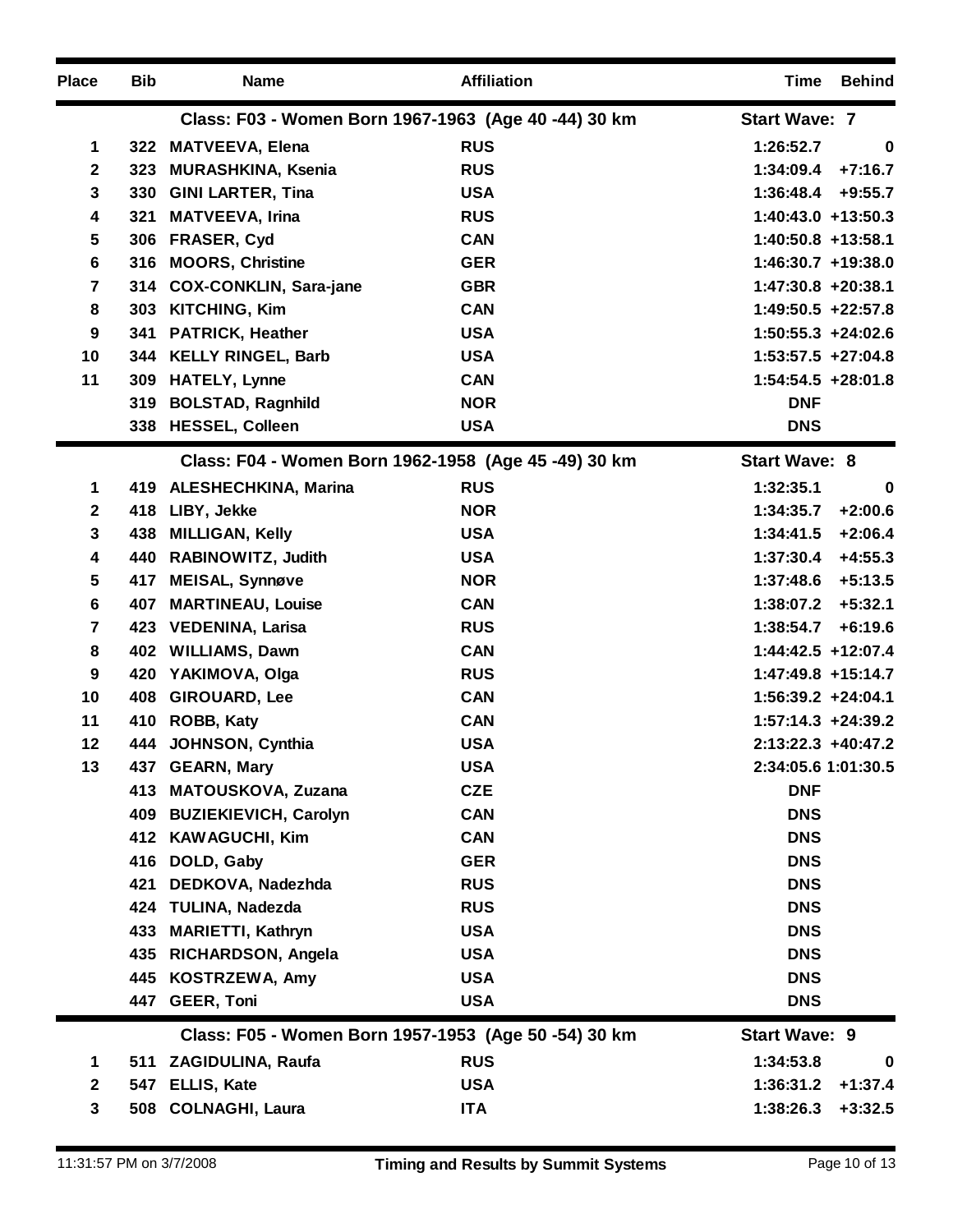| <b>Place</b> | <b>Bib</b> | <b>Name</b>                                          | <b>Affiliation</b>                                   | <b>Time</b><br><b>Behind</b> |
|--------------|------------|------------------------------------------------------|------------------------------------------------------|------------------------------|
| 4            |            | 500 EGGER, Hermine                                   | <b>AUT</b>                                           | 1:43:21.5<br>$+8:27.7$       |
| 5            |            | 513 PREDEINA, Nadejda                                | <b>RUS</b>                                           | $+9:31.0$<br>1:44:24.8       |
| 6            |            | 503 CHRISTIANSON, Delia                              | <b>CAN</b>                                           | $+9:54.2$<br>1:44:48.0       |
| 7            | 559        | <b>BRADLEY, Alison</b>                               | <b>USA</b>                                           | 1:45:07.3 +10:13.5           |
| 8            | 501        | <b>GRATER, Wendy</b>                                 | <b>CAN</b>                                           | 1:49:54.6 +15:00.8           |
| 9            |            | 509 ZAKHAROVA, Olga                                  | <b>RUS</b>                                           | $1:56:45.2 +21:51.4$         |
| 10           | 549        | <b>EMMONS, Susan</b>                                 | <b>USA</b>                                           | $1:57:44.6$ +22:50.8         |
| 11           | 516        | <b>SCHMITZ, Joanne</b>                               | <b>USA</b>                                           | 2:02:55.4 +28:01.6           |
| 12           | 557        | <b>YANCEY, Patrice</b>                               | <b>USA</b>                                           | 2:51:10.5 1:16:16.7          |
|              | 517        | <b>BAIC BERKSHIRE, Ivanka</b>                        | <b>USA</b>                                           | <b>DNS</b>                   |
|              |            | 535 FINDLAY, Janet                                   | <b>USA</b>                                           | <b>DNS</b>                   |
|              | 544        | <b>LINDGREN, Birgitta</b>                            | <b>USA</b>                                           | <b>DNS</b>                   |
|              |            | 552 SIMPSON, Lili                                    | <b>USA</b>                                           | <b>DNS</b>                   |
|              |            |                                                      | Class: F06 - Women Born 1952-1948 (Age 55 -59) 30 km | <b>Start Wave: 10</b>        |
| 1            |            | 618 METELEVA, Nina                                   | <b>RUS</b>                                           | 1:44:18.8<br>0               |
| $\mathbf{2}$ |            | 616 KOROLEVA, Vera                                   | <b>RUS</b>                                           | 1:45:33.9<br>$+1:15.1$       |
| 3            |            | 613 KETELAARS, Anny                                  | <b>NED</b>                                           | 1:52:49.9<br>$+8:31.1$       |
| 4            |            | 623 LINDGREN, Gretchen                               | <b>USA</b>                                           | 1:55:09.5 +10:50.7           |
| 5            |            | 614 HOYVIK, Berit                                    | <b>NOR</b>                                           | 1:57:52.8 +13:34.0           |
| 6            | 606        | <b>BRISTOW, Jean</b>                                 | <b>CAN</b>                                           | 1:58:03.2 +13:44.4           |
| 7            | 631        | <b>HEERDT, Meg</b>                                   | <b>USA</b>                                           | $1:58:46.5$ +14:27.7         |
| 8            |            | 645 LOWRIE, Mary Lou                                 | <b>USA</b>                                           | 1:59:18.4 +14:59.6           |
| 9            |            | 620 STARONOVA, Anna                                  | <b>SVK</b>                                           | $2:00:42.5$ +16:23.7         |
| 10           | 608        | <b>FABIUS, Susan</b>                                 | <b>CAN</b>                                           | $2:01:36.1$ +17:17.3         |
| 11           | 649        | DAVIS, Nancy                                         | <b>USA</b>                                           | 2:02:27.9 +18:09.1           |
| 12           | 609        | <b>BRETZ, Maureen</b>                                | <b>CAN</b>                                           | $2:06:01.7$ +21:42.9         |
| 13           |            | 630 STEINBACH, Lori                                  | <b>USA</b>                                           | $2:06:28.1 + 22:09.3$        |
| 14           | 570        | <b>KJEMPERUD, Aud</b>                                | <b>NOR</b>                                           | 2:07:49.9 +23:31.1           |
| 15           |            | 603 SCHELL, Ruth                                     | <b>CAN</b>                                           | $2:10:31.7 + 26:12.9$        |
| 16           | 621        | <b>BAYARD, Toby</b>                                  | <b>USA</b>                                           | $2:14:34.9$ +30:16.1         |
| 17           |            | 646 LUND, Lorraine                                   | <b>USA</b>                                           | $2:16:47.3$ +32:28.5         |
| 18           |            | 604 GRAHAM MOREL, Peggy                              | <b>CAN</b>                                           | $2:25:27.1$ +41:08.3         |
| 19           |            | 647 KUYKENDALL, Berit                                | <b>USA</b>                                           | $2:36:53.8 + 52:35.0$        |
| 20           | 639        | <b>RIENDL, Anne</b>                                  | <b>USA</b>                                           | 2:47:30.6 1:03:11.8          |
|              | 605        | <b>DAHLKE, Rita</b>                                  | <b>CAN</b>                                           | <b>DNF</b>                   |
|              | 633        | <b>WAGNER, Mary</b>                                  | <b>USA</b>                                           | <b>DNS</b>                   |
|              |            | 640 BRADLEY, Juliet                                  | <b>USA</b>                                           | <b>DNS</b>                   |
|              |            | 650 HOLTER, Louella                                  | <b>USA</b>                                           | <b>DNS</b>                   |
|              |            | Class: F07 - Women Born 1947-1943 (Age 60 -64) 30 km |                                                      | <b>Start Wave: 11</b>        |
| 1            |            | 730 ANDERSEN, Gabriele                               | <b>USA</b>                                           | 1:37:26.7<br>$\bf{0}$        |
| $\mathbf{2}$ |            | 702 MOBERG, Tone                                     | <b>NOR</b>                                           | $+7:17.1$<br>1:44:43.8       |
| 3            | 709        | <b>NIKOLAYENKO, Ganna</b>                            | <b>UKR</b>                                           | $1:51:50.0 + 14:23.3$        |
| 4            |            | 700 RICHARD, Duchane                                 | <b>CAN</b>                                           | $1:54:39.2 +17:12.5$         |
|              |            |                                                      |                                                      |                              |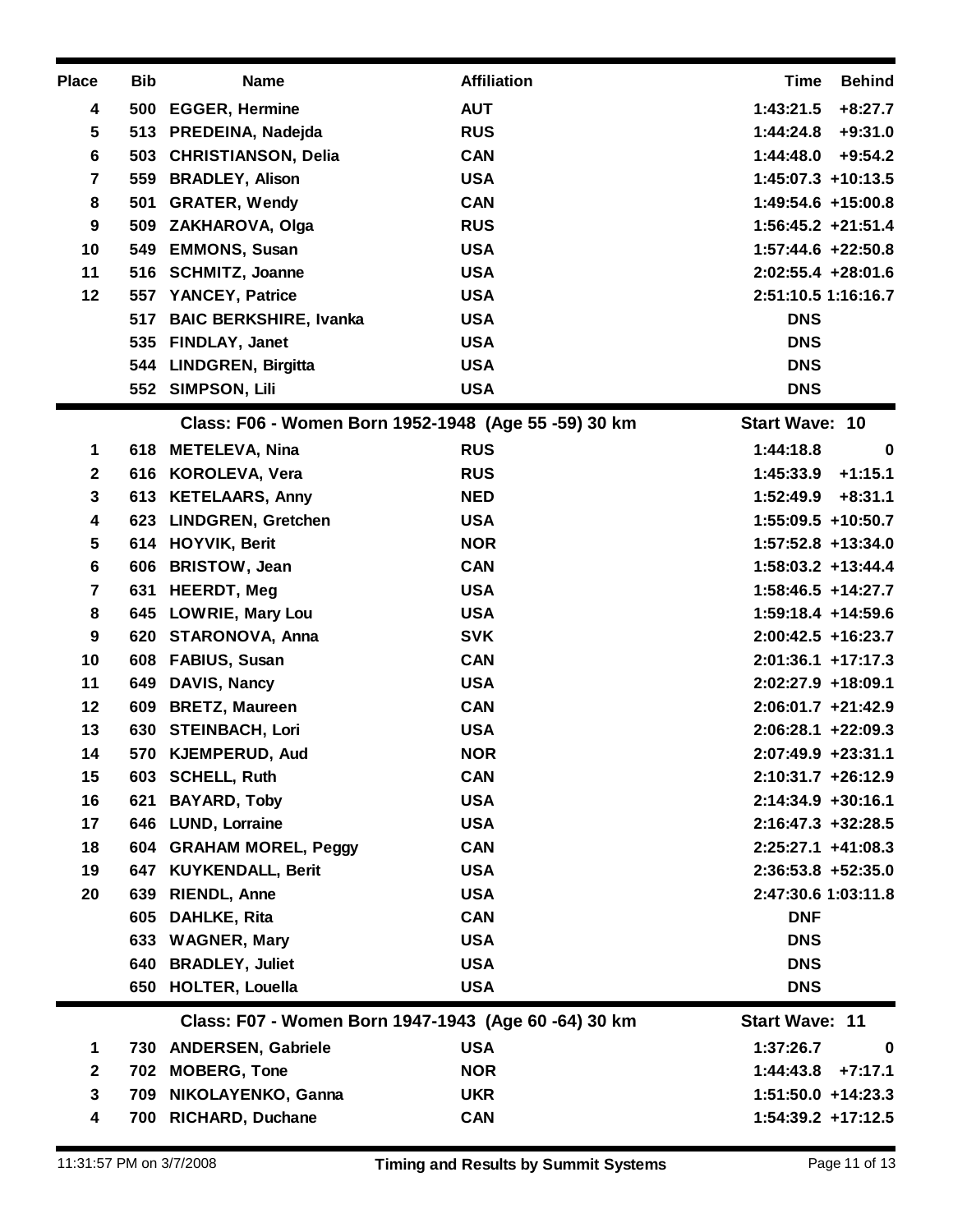| <b>Place</b>     | <b>Bib</b> | <b>Name</b>                                          | <b>Affiliation</b>   | <b>Time</b><br>Behind  |  |  |
|------------------|------------|------------------------------------------------------|----------------------|------------------------|--|--|
| 5                |            | 704 SUCHKOVA, Rima                                   | <b>RUS</b>           | 1:56:54.0 +19:27.3     |  |  |
| $\bf 6$          | 710        | <b>ERIKSSON, Dagmar</b>                              | <b>USA</b>           | 1:57:13.4 +19:46.7     |  |  |
| $\overline{7}$   | 707        | <b>ERIKSSON, Gun</b>                                 | <b>SWE</b>           | $1:57:51.4$ +20:24.7   |  |  |
| 8                | 708        | <b>ERIKSSON, Gerd</b>                                | <b>SWE</b>           | 1:59:32.6 +22:05.9     |  |  |
| 9                |            | 703 NAALSUND, Elin                                   | <b>NOR</b>           | $2:03:04.3 +25:37.6$   |  |  |
| 10               | 705        | <b>VLASOVA, Valentina</b>                            | <b>RUS</b>           | $2:04:04.0 + 26:37.3$  |  |  |
| 11               |            | 706 KLINGSMO, Margareta                              | <b>SWE</b>           | $2:04:58.3 +27:31.6$   |  |  |
| 12               | 727        | <b>CRAWFORD, Sharon</b>                              | <b>USA</b>           | 2:07:52.1 +30:25.4     |  |  |
| 13               | 717        | <b>MEEK, Connie</b>                                  | <b>USA</b>           | 2:09:00.6 +31:33.9     |  |  |
| 14               |            | 714 HOWE, Sally                                      | <b>USA</b>           | 2:14:23.8 +36:57.1     |  |  |
|                  |            | Class: F08 - Women Born 1942-1938 (Age 65 -69) 30 km |                      | <b>Start Wave: 12</b>  |  |  |
| 1                |            | 809 SCHARFF, Else Marie                              | <b>NOR</b>           | 2:02:22.8<br>0         |  |  |
| $\boldsymbol{2}$ | 812        | <b>GRIGORIEVA, Tamara</b>                            | <b>RUS</b>           | $+15.2$<br>2:02:38.0   |  |  |
| 3                |            | 817 EDLUND, Inger                                    | <b>SWE</b>           | $+32.3$<br>2:02:55.1   |  |  |
| 4                | 806        | <b>KLINGE, Sigrid</b>                                | <b>GER</b>           | 2:03:58.7<br>$+1:35.9$ |  |  |
| 5                | 807        | <b>BERGLAND, Grete</b>                               | <b>NOR</b>           | $2:16:45.9 +14:23.1$   |  |  |
| 6                | 816        | <b>BERTILSSON, Doris</b>                             | <b>SWE</b>           | 2:19:54.5 +17:31.7     |  |  |
| 7                | 824        | <b>TORINUS, Kine</b>                                 | <b>USA</b>           | $2:37:29.5$ +35:06.7   |  |  |
| 8                | 808        | <b>MADSEN, Karin</b>                                 | <b>NOR</b>           | $2:41:36.3 +39:13.5$   |  |  |
|                  | 800        | <b>GUNTER, Emmanuelle</b>                            | <b>CAN</b>           | <b>DNF</b>             |  |  |
|                  | 802        | <b>GAARDER, Eva</b>                                  | <b>CAN</b>           | <b>DNS</b>             |  |  |
|                  |            | 821 HENRY, Joan                                      | <b>USA</b>           | <b>DNS</b>             |  |  |
|                  | 827        | <b>TAYLOR, Patricia</b>                              | <b>USA</b>           | <b>DNS</b>             |  |  |
|                  | 829        | <b>HERMES, Carol</b>                                 | <b>USA</b>           | <b>DNS</b>             |  |  |
|                  |            | Class: F09 - Women Born 1937-1933 (Age 70 -74) 15 km | <b>Start Wave: 2</b> |                        |  |  |
| 1                |            | 905 SVENSSON, Ruth                                   | <b>SWE</b>           | 1:10:06.5<br>0         |  |  |
| $\mathbf{2}$     | 907        | GINI, Anne                                           | <b>USA</b>           | $1:21:35.0 +11:28.5$   |  |  |
| 3                |            | 902 MARX, Hannelore                                  | <b>GER</b>           | $1:27:45.5$ +17:39.0   |  |  |
| 4                |            | 904 KRISTENSEN, Martha                               | <b>NOR</b>           | $1:28:47.0 + 18:40.5$  |  |  |
| 5                |            | 906 LEWIS, Barbara                                   | <b>USA</b>           | 1:29:00.0 +18:53.5     |  |  |
| 6                |            | 903 VAI ZAMBON, Edda                                 | <b>ITA</b>           | 1:42:31.6 +32:25.1     |  |  |
|                  |            | 910 KAALD, Patricia                                  | <b>USA</b>           | <b>DNS</b>             |  |  |
|                  |            | Class: F10 - Women Born 1932-1928 (Age 75 -79) 15 km | <b>Start Wave: 2</b> |                        |  |  |
| 1                |            | 951 NORDMO, Ellinor Daniloff                         | <b>NOR</b>           | 1:40:36.6<br>0         |  |  |
| $\mathbf{2}$     |            | 953 CARL, Coralyn                                    | <b>USA</b>           | $1:53:55.9$ +13:19.3   |  |  |
| 3                |            | 952 MARTIN, Sara                                     | <b>USA</b>           | 2:43:15.9 1:02:39.3    |  |  |